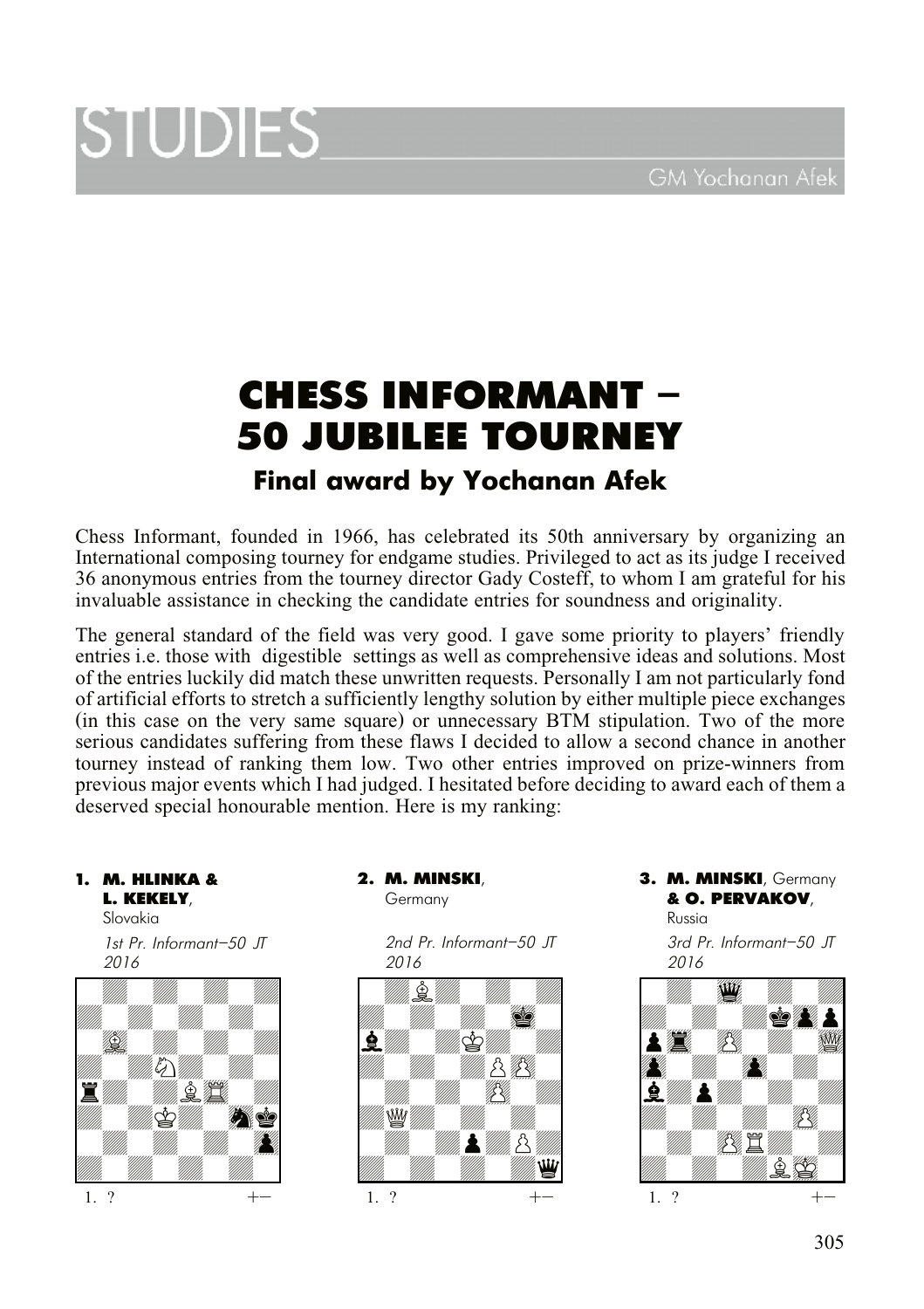#### **STUDIES**

#### **4. S. HORNECKER &** M. MINSKI, Germany

4th Pr. Informant-50 JT 2016



#### 7. M. MILJANIĆ,

Serbia

2nd HM Informant-50 JT 2016



#### 10. V. TARASIUK

Ukraine





5. P. ARESTOV, Russia & **V. TARASIUK, Ukraine** 

> Sp. Pr. Informant-50 JT 2016



#### 8. Á. RUSZ

Hungary 3rd HM Informant-50 JT 2016



#### 11. P. ARESTOV, Russia

1st Comm. Informant-50  $J\bar{J}$  2016



## **6. S. SLUMSTRUP NIELSEN, Denmark**

1st HM Informant-50 JT 2016



9. J. POLÁŠEK

Czech Republic Sp. Hon. Mention Informant-50 JT 2016



12. S. SLUMSTRUP **NIELSEN, Denmark** 

> 2nd Comm. Informant-50  $J\bar{J}$  2016

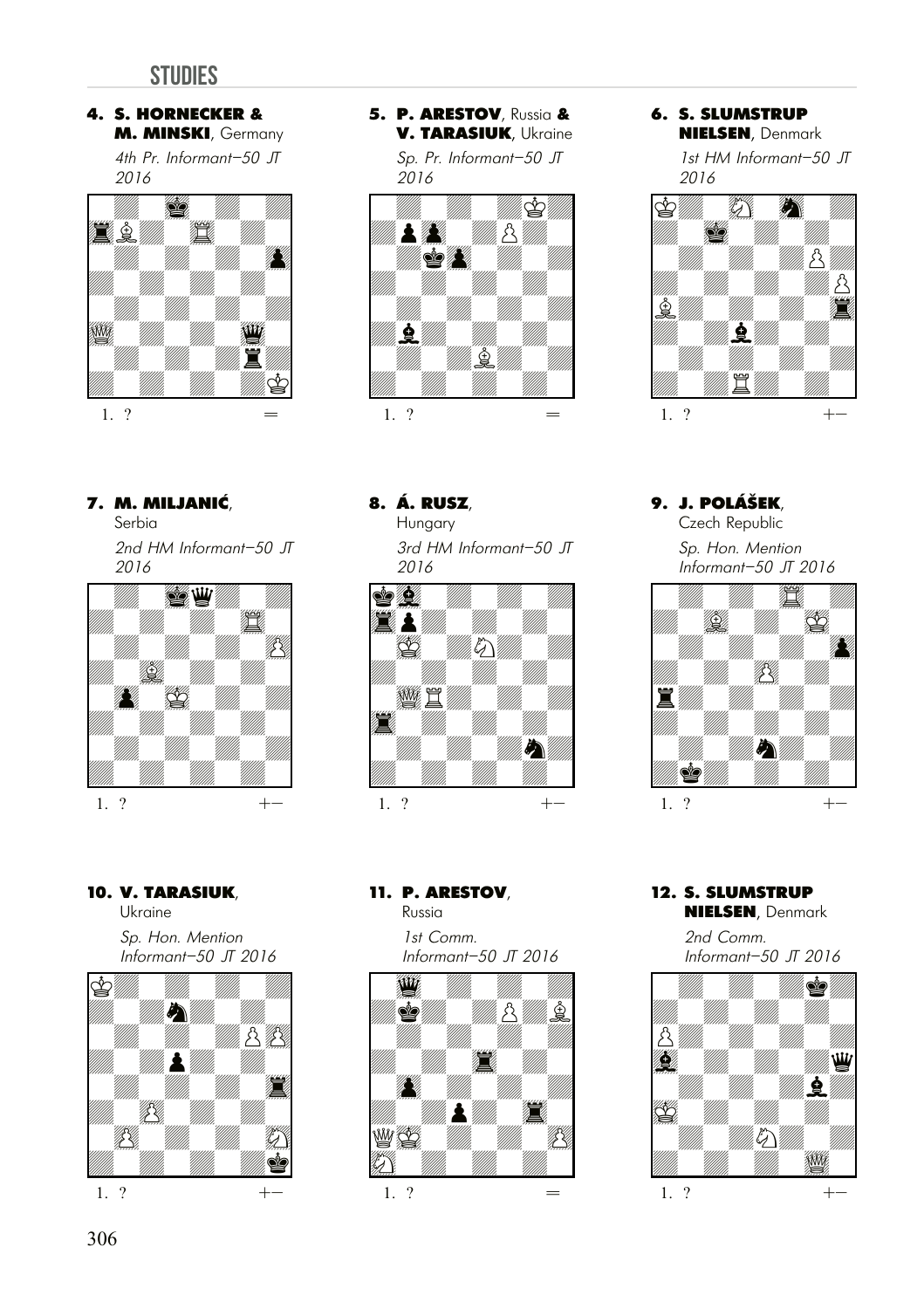#### 1. *M. HLINKA & L. KEKELY*

Following the Zugzwang after the quiet 8. gal. White's rook and bishop create a second battery. By exchanging roles as the front and the rear pieces of the newly formed battery the thematic pieces change also the targeted half of the royal couple! Surprisingly In the final move even two batteries are activated with the rook as the rear piece and this time both bishops are the front ones! All this occurs with no need for extra material! A genuine chess miracle!

1. gf3 Ea3 [1... h1曾 2. gh1 Ea3 3. gc4  $\Diamond$ h1 4.  $\mathbb{E}$ f8+-] 2.  $\Diamond$ c3  $\mathbb{E}$ c3! preparing the following fork 3. \$c3 \e2! 4. \$e2 [4. \$d2? ②f4 5. இh1 වාh5! 6. මූc7 වාg3= **h1** මු black has a new queen, but... 5.  $\&$  f1  $\&$  g3 6.  $\&$  c7! $\odot$ Battery against the king.  $6...$  @h8  $[6...$  @b7 7. 置f7 含g4 8. 置g7 含h5 9. 置h7 含g4 10. 奠h3 含f3 11. 置f7 含e2 12. 奠g4+-] 7. 含b3! [7. 含c2? 瞥h7=] 瞥h1 8. 含a3! 瞥b7 9. 置f7 battery towards the queen 9...  $\hat{\otimes}$ g4 10.  $\hat{\boxtimes}$ g7 ☆h5 [10... ☆f5 11. *\$h3* ☆f6 12. *\$*e5+-] 11.  $\Box$ h7  $\Diamond$ g4 [11...  $\Diamond$ g6 12.  $\Diamond$ d3+-] 12. **鱼h3 杏f3 13. 罝f7 杏e2 14. 鱼f1 杏d1 15. 罝d7**  $\&c2$  16.  $\&$  d3 with two batteries unleashed after: 16...  $\&c1$  for 16...  $\&d1$  17.  $\&e4/\&ad1$ 17. 鱼f4+-

#### 2. M. MINSKI

In the heat of the battle each side promotes a second queen; however the side that sacrifices both his queens is the one to emerge the eventual winner against the remaining enemy queen. A breathtaking battle with plenty of quiet moves and subtle finesses.

1. f6 [1. 曾c3? 含g8 2. 含d6 e1曾 3. 奠e6 曾e6 4. \$206 (4. fe6 \g2=) \g2 5. \c7 \ga8 6. 營f7 gh8=] gh8 2. g6! e1營 [2... gc4! 3.  $\mathbb{W}$ c4 e1 $\mathbb{W}$  4.  $\mathfrak{D}$ f7+ see main line**l 3.**  $\mathfrak{D}$ f7 奠c4! [3... | h5 4. | hb8+-] 4. | he8! [4... \html 5. ge6!+-] 5. ge8 \e1 6. \e2!! [6. 營e6? 營e6! 7.  $\&$ e6 stalemate; 6.  $\&$ e6? 營e6! 7. 營e6 stalemate; 6. 含f7? 營e8/營e7! 7. ge8 stalemate] 曾e2 7. gf8 曾g2 8. g7 宫h7 9. 鱼b7! [9. 鱼f5? 宫h6 10. g8瞥 瞥a8 11. 含e7! 響g8? 12. f7+-; 11... 響a3!=] 響g1 [9... |gg6 10. ge4! |ge4 11. g8|gf+-; 9... |gg4 10. ge4 gh6 11. g8 kg \c8 12. ge7!+ - see ge8 [12. gf7? @c4! 13. ge7 @g8? 14. f7+-; 13... \e4=] \c8 13. \e67!! [13. ☆f7? \d7/\gc4= ]\g8 [13... \c7 14. \c6  $\mathbb{W}$ c4 15.  $\&$  d5+-1 14. f7  $\mathbb{W}$ g7 15.  $\&$ e8+-

#### 3. *M. MINSKI & O. PERVAKOV*

Materially black seems to do fine, yet white's bishop and advanced pawn eventually make the difference. A game-like heroic sacrificial battle decided by a subtle pawn move. The mutual quiet queen sacrifices are eye catching.

1.  $\mathbb{E}$ f2  $\mathbb{E}$ g8 2.  $\mathbb{E}$ g6!! [ $\triangle$   $\mathbb{E}$ f7; 2.  $\mathbb{E}$ c4?  $\mathbb{E}$ h8 3. 曾g6?! 罝d6!-+] 罝b8! [2... hg6 3. 奠c4 **含h7 4. 罝h2 轡h4 5. 罝h4**# model mate; 2... gh8 3. Xh2 h6 4. Xh6! gh6 5. \\text{\bn{b}\$6. 奠c4# model mate; 2... kb7 3. We4! kb4 4. *Wed5* 空h8 5. *Wa5!* 耳b8 6. *Wa4+*-1 3. 金 c4 gh8 4. gd3! [4. 罝h2? 轡b6!−+] 轡h4!! [4... hg6 5. 罝h2 含g8 6. 奠c4 含f8 7. 罝h8#] **5.** Wf5! [5. gh4? hg6=] \g g 3 6. \f1 \d d3! 7. Wd3 鱼b5 8. Wb5! ab5 9. d4!! ed4 10. Ac2 [10. d7? d3!-+] 買f8 [10... d3 11. 買c7 買f8 12. 空e1 買d8 13. d7 空g8 14. 買c8+-1 11. **空e1! 空g8 [11... 買d8 12. d7 買d7 13. 買c8** 置d8 14. 置d8# model mate] 12. d7 置d8 13.  $\Xi$ c8+ $-$ 

#### **4. S. HORNECKER & M. MINSKI**

The aim of white's sacrificial play is obviously to turn his remaining queen to a crazy one. Following a mutual rook sacrifice, an original systematic manoeuvre of the WB & BK prepares the ground by the quiet and powerful 7. 營e3!!

1.  $\Xi$ e8! [Thematic try: 1.  $\Xi$ d7?!  $\Delta$ d7 2. 奠c6! (2. 兔c8! ge8! 3. 兔d7! gf7! 4. 兔e6!  $\&$ g6!-+ position X with b $\&$ a7)  $\&$ e6! 3. 奠d7! (3. 奠d5! 含e5!—+) 含f7! 4. 奠e6!  $\&$ g6!-+ position X with b $\&$ a7; 1.  $\&$ g3?  $\Xi$ g3-+]  $\triangleq$ e8 2.  $\triangleq$ c6  $\Xi$ d7 [2...  $\triangleq$ d8 3.  $\triangleq$ f8 ஜ்с7 4. ₩е7 ஜ்b6 5. ₩b4 ஜ்с7 6. ₩е7 ஜ்b6 7. 曾b4=] 3. gd7 gf7! 4. ge6! [4. ge8? ge8! 5. gf7 gh7! 6. ge6 |ge6 7. |ge7 |g7 8. We4  $\mathbb{E}$ g6-+]  $\mathbb{E}$ g6! [position X without]  $b\Xi a$ 7] 5.  $\&$  f5! [5.  $\&$  f7?  $\&$  h7!-+]  $\&$  h5! 6. 奠g4! [6. 奠g6?! 含h4! 7. 營e7 營g5 8. 營e4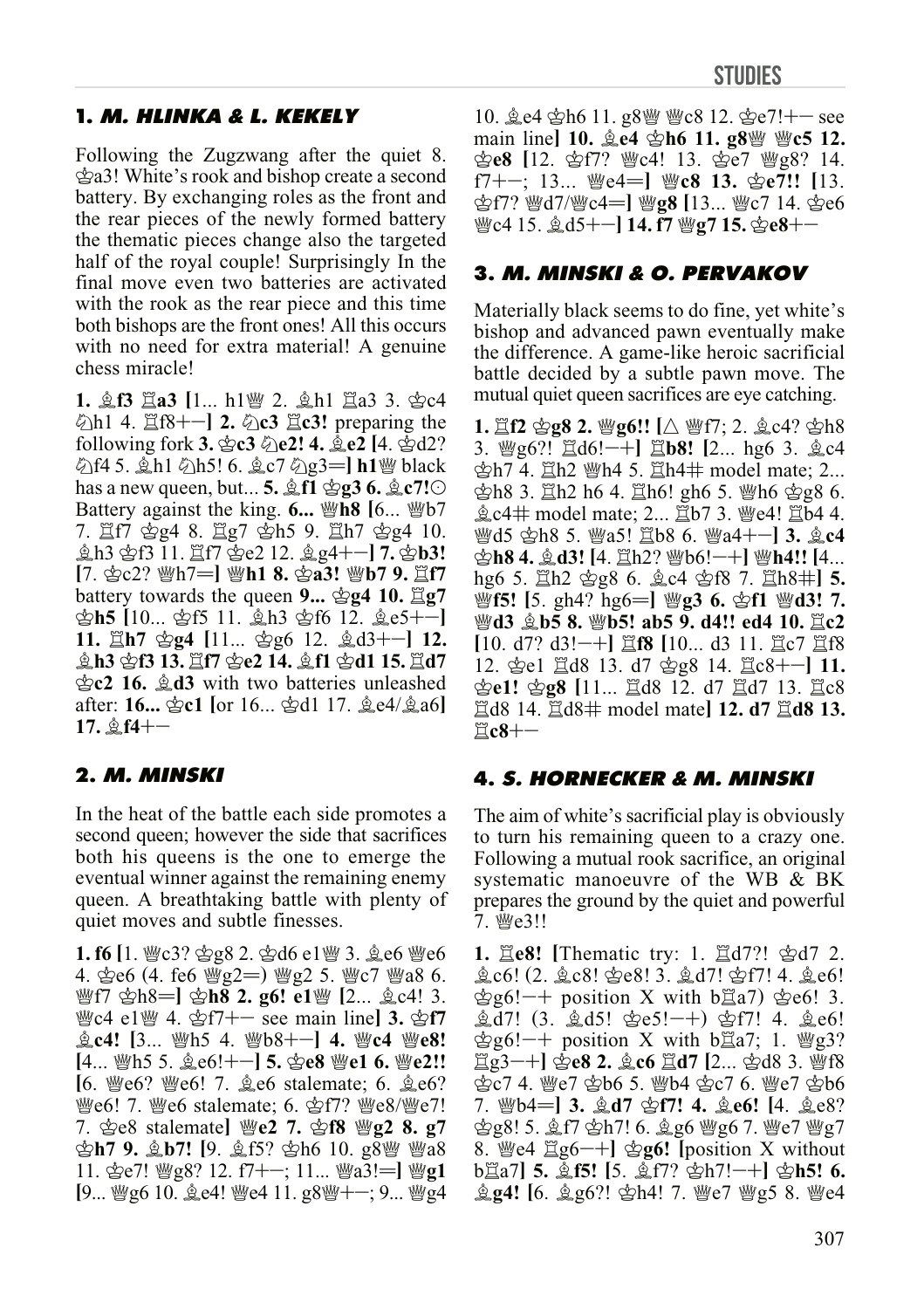買g4 9. We1 買g3 10. We4 Wg4 11. We7 含h3-+] 營g4 [6... 含h4 7. 營e7=] 7. 營e3!! [△ \\\fransphere{1}{bm{bm}} with stalemate; 7. \cdot \cdot \cdot \cdot \cdot \cdot \cdot \cdot \cdot \cdot \cdot \cdot \cdot \cdot \cdot \cdot \cdot \cdot \cdot \cdot \cdot \cdot \cdot \cdot \cdot \cdot \cdot \cdot \cdot  $\mathcal{W}$ f2!  $\mathbb{E}$ g4!-+]  $\mathbb{E}$ g3 8.  $\mathcal{W}$ g3!  $\mathcal{W}$ g3 stalemate

## **5. P. ARESTOV & V. TARASIUK**

A surprising discovery is behind this logical study based on a crystal clear reciprocal zugzwang. The special prize is also for the best theoretical contribution.

1.  $\&$  f3! [1.  $\&$  g7?  $\&$  f7 2.  $\&$  f7  $\&$  c5-+; 1. @d1? @f7 2. \$f7 \$d5! 3. @f3 \$e5 4. @b7 c5 5.  $\&$ a6 d5-+]  $\&$ b6! 2.  $\&$ d1!! [Thematic try: 2.  $\&$  g7?  $\&$  f7 3.  $\&$  f7 c6! 4.  $\&$  e6  $\&$  c5 5.  $\&$ d7 d5! 6.  $\&$ c7 b5! $\odot$  7.  $\&$ b7 b4-+]  $\&$ e6  $[2... \& 17 \; 3 \; \& 17 \; \text{see } \text{main line}]$  3.  $\& 27! \; [3.$  $\&$  g4?  $\&$  f7 4.  $\&$  f7 d5-+ e.g. 5.  $\&$  e6  $\&$  c5 6. get b5 7.  $\&$ h5 c6 8.  $\&$ e2 b4 9.  $\&$ f1 b3 10. @d3 b2 11. @b1 \ppd/\pc4] @f7 4. \pf7 d5! 5.  $\&$ e6  $\&$ c5 6.  $\&$ d7! c6 7.  $\&$ c8!! [Thematic] try: 7. \$c7? b6!○ 8. \$c8 (8. \$b7 b5 9. \$e2  $b4-$ +) d4 9.  $\&e2$   $\&b4$ ! 10.  $\&c7$  c5 11.  $\&b6$ c4 12.  $\&$ c6 d3-+] b6! 8.  $\&$ c7! $\odot$  b5 9.  $\&$ b7! [Thematic try: 9. 含d7? d4! 10. 奠e2 b4 11. ge6 d3! 12. gd3 gd4 13. gc2 c5 14. gd6 c4-+] A) 9... b4 10.  $\&$  b3!  $\&$  b5 11.  $\&$  c7 c5! 12. gd5 [12. gd6? c4 13. gd1 d4 14. gd5 b3 15.  $\&$ d4  $\&$ b4-+] c4 13.  $\&$ d6 b3 14. ge5! b2 15. ge4=; B) 9... d4 10. ge2! b4 11.  $\circledcirc a6!$  [11.  $\circledcirc d3?$  b3! 12.  $\circledcirc a6 \circledcirc b4-+$ ]  $b3 12.$   $\&$  a5 b2 13.  $\&$  d3=

## **6. S. SLUMSTRUP NIELSEN**

All three white pieces are sacrificed in the course of a fierce struggle to keep the seventh rank closed in order to secure promotion.

1.  $\&$  e8! [1. g7??  $\&$  a4#; 1.  $\&$  b3?  $\&$  e4 (1... 罝h5 transposes) 2. 含a7 罝h5 3. 罝c1 含d8 4. g7 買h7 5. 買c7 買g7=; 1. 買c1? 含d8 2. g7 *Ea4 3. gb7 Eb4 4. gc6 ge4 5. gd6 Eb6 6.* фе5 Де6 7. фd4 Де8!= ] & e4 [1... Дh3 2. 罝c1 含d8 3. g7 公d7 4. 罝c8 含c8 5. 兔d7] 2.  $\triangle$ **а7**  $\triangleq$ **h5 3. ⊘b7!** [Try: 3.  $\triangleq$ c1?  $\triangleq$ d8 4. g7  $\Xi$ h7 with no bishop on b7 this move secures Black a drawl  $\&$  b7 4.  $\&$  c1  $\&$  c6! Clears the 7th rank 5.  $\angle$ c6 含d8 6.g7 [Try: 6.  $\angle$ c8? 含c8 7. g7  $\&$ d7! 8.  $\&$ d7 (8.  $\&$ h5  $\&$ f6=)  $\&c$ 7=] 置h7 7. 置c8! 含c8 8. 奠d7! @d7 9. g8豐 @f8  $10.$   $\&$  a8! + - [10.  $\&$  b6?  $\&$  h6 11.  $\&$  c5  $\&$  f6 = ]

## *7. M. MILJANIĆ*

A very attractive logical miniature displaying an original reciprocal zugzwang.

1. h7 曾h8 2. 奠f8 含e8 3. 含e4! [3. 含d3? b3!=○ 金f8 4. 置c7!! [Thematic try: 4. 置b7? b3! 5. 含d3 b2! 6. 含c2 b1曾 7. 含b1 曾e5!=; 4. 圓a7? 響c3=; 4... b3= EGTB] b3 5. 含d3!○  $b26.$   $\&c2b1\&7.$   $\&b1\&8c58.$   $\&c8+-$ 

# **8. Á. RUSZ**

The surprising capture refusal 6.  $\&$ b6!! allows the single tempo required for dominating the black knight. A pleasant discovery!

1. ②c7 [1. 兰c8? 罝3a6! 2. 含b5 罝e6 3. 曾f8 (6...  $\Xi$ a2? 7. 含b1+-) 7. 含d1  $\Xi$ e1 8. 含c2 置e2 9. 含d3 置e3 10. 含c2 置e2=1 gc7 2. 宫c7 b5 3. 宫c6! [3. 宫c8? 置h3! 4. 曾b2 இe3! 5. Ec7 இd5 6. Ea7 இa7 7. @a2 இb6 8. 曾d5 宣h8= TB] 宣7a6 [3... bc4 4. 曾f8#; 3... ΞЗа6 4. 含b5 Ξb7 5. 含a6 Ξb4 6. Ξb4+-] 含b7 7. 含b5 (7. 置e4 含c6 8. 含b4 含d5=) @e3 8.  $\Xi$ f4 (8.  $\Xi$ d4  $\&c$ 7 9.  $\&c$ 5  $\&$ f5=)  $\&$ d5 置a7 含d8 13. 置f7 含c8=] 含b8 7. 置e4! 置a6 8.  $\&$ a6  $\&$ c79.  $\&$ b5  $\&$ d610.  $\&$ c4+-

# 9. J. POLÁŠEK

A fine improvement on H. van der Heijden, 4th Prize Olympic tourney Dresden 2008 in which I acted as the judge. Here we witness two additional logical tries, upgrading the original version that should naturally still be regarded as a partial anticipation.

1. e6! [1. 罝f1? 含c2 2. e6 公d4 3. e7 公e6 4.  $\frac{1}{2}$ g6  $\frac{1}{2}$ c7=; 1.  $\frac{1}{2}$ d6?  $\frac{1}{2}$ g4 2.  $\frac{1}{2}$ f6 (2.  $\frac{1}{2}$ h6= TB7) のd4 3. gc5 買f4 4. gg6 買g4 5. gh6  $\hat{\varphi}$ e6 = TB7]  $\Xi a$ 7! [1...  $\hat{\varphi}$ d4 2. e7 $\hat{\varphi}$ e6 3. ☆h8 quickest 3... のc7 4. 買c8 買c4 5. 買c7  $\Xi$ c7 6. e8 $\mathbb{W}$ +-] 2.  $\Xi$ f1!! Foresight. The black king must be moved to the 'c' file. [Logical try: 2.  $\angle$ 日7? ②d4 3. e7 ②e6 4. 含h6 ②c7 5. e8幽 罝a6=; 2. 罝c8? ④d4 3. e7 罝c7